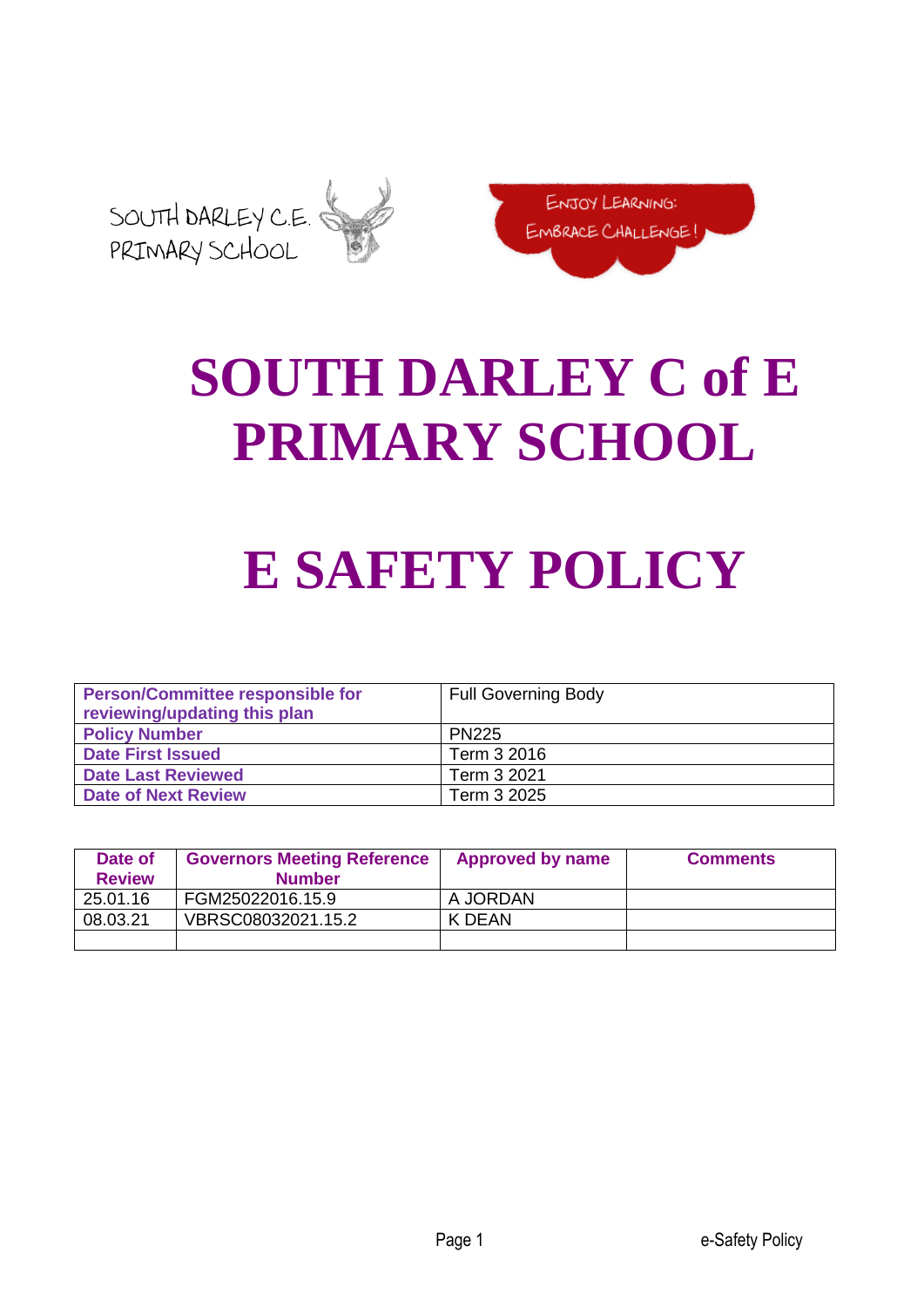Contents of e-Safety Policy:

- 1. Introduction
- 2. Context and background
- 3. Roles and Responsibilities
- 4. Technical and Hardware Guidance
- 5. e-Safety for pupils
	- a. Internet access at school
	- b. Using the Internet for learning
	- c. Teaching the safe use of the Internet
	- d. Using email with pupils
	- e. Chat and online discussions
	- f. Other online technologies mobile phones etc
	- g. Cyber Bullying
	- h. Contact Details and Privacy
	- i. Deliberate misuse procedures and sanctions
	- j. Complaints
	- k. e-Safety Class Rules for KS1 and KS2
- 6. Use of ICT by school staff
- 7. Staff Acceptable Use Agreement form
- 8. Data Protection policy
- 9. ICT Loans to staff agreement form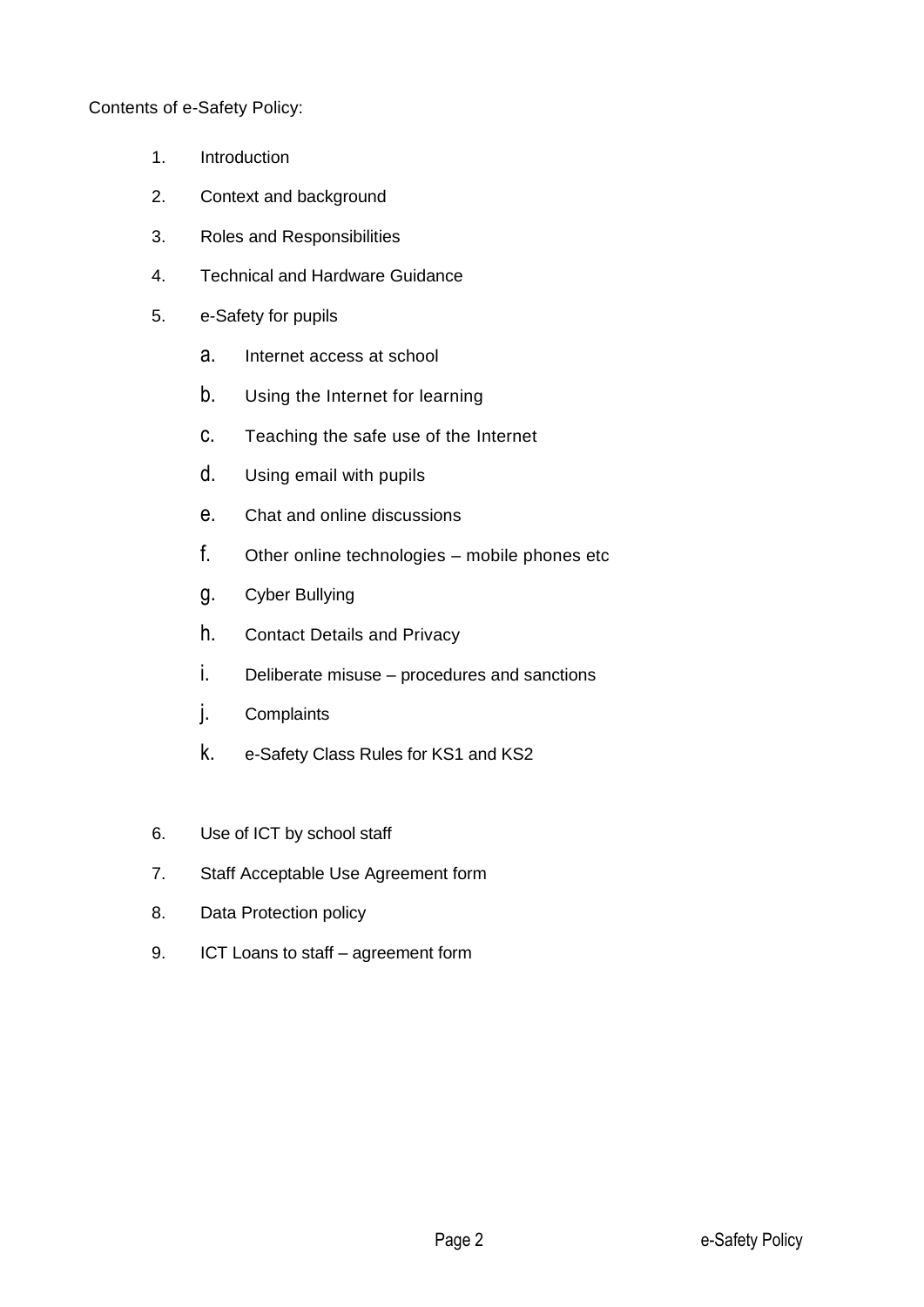#### 1. Introduction

Our e-Safety Policy has been written by the school.

It has been discussed with staff, agreed by the senior management and approved by Governors. It will be reviewed annually.

It is the duty of the school to ensure that every child in our care is safe, and the same principles should apply to the 'virtual' or 'digital' world as would be applied to the school's physical buildings.

This Policy document is drawn up to protect all parties: the students, the staff and the school and aims to provide clear advice and guidance on how to minimise risks and how to deal with any infringements.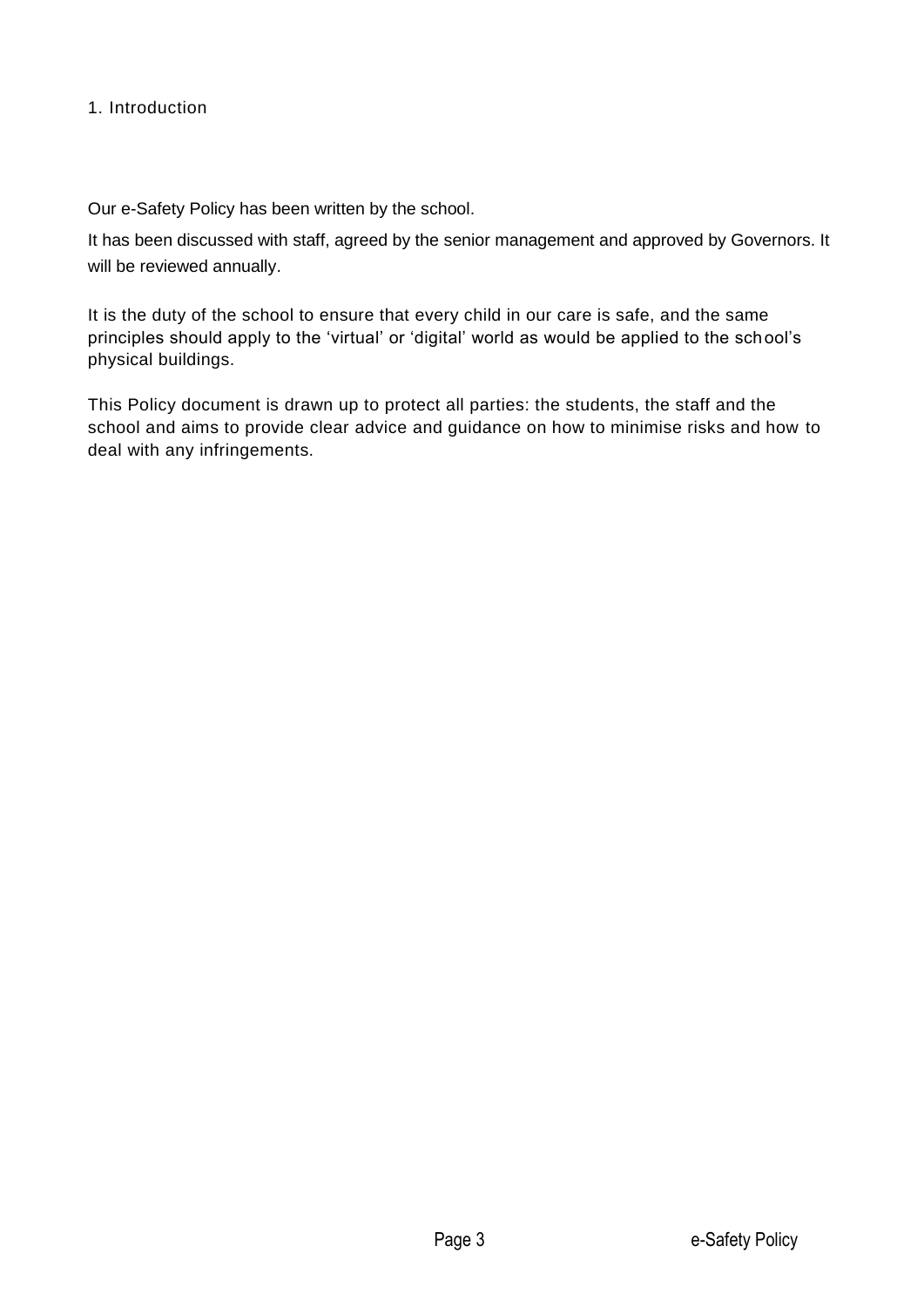# 2. Context and Background

# **The technologies**

ICT in the  $21<sup>st</sup>$  Century has an all-encompassing role within the lives of children and adults. New internet and online technologies are enhancing communication and the sharing of information.

Current and emerging Internet and online technologies used in school and, more importantly in many cases, used outside of school by children include:

- The Internet World Wide Web
- e-mail
- Instant messaging (often using simple web cams) e.g. Instant Messenger)
- Web based voice and video calling (e.g. Skype)
- Online chat rooms
- Online discussion forums
- Social networking sites (e.g. Facebook)
- Blogs and Micro-blogs (e.g. Twitter)
- Podcasting (radio / audio broadcasts downloaded to computer or MP3/4 player)
- Video broadcasting sites (e.g. You Tube)
- Music and video downloading (e.g. iTunes)
- Mobile phones with camera and video functionality
- Smart phones with e-mail, messaging and internet access

Our whole school approach to the safe use of ICT

Creating a safe ICT learning environment includes three main elements at this school:

- An effective range of technological tools;
- Policies and procedures, with clear roles and responsibilities
- E-Safety teaching is embedded into the school curriculum and schemes of work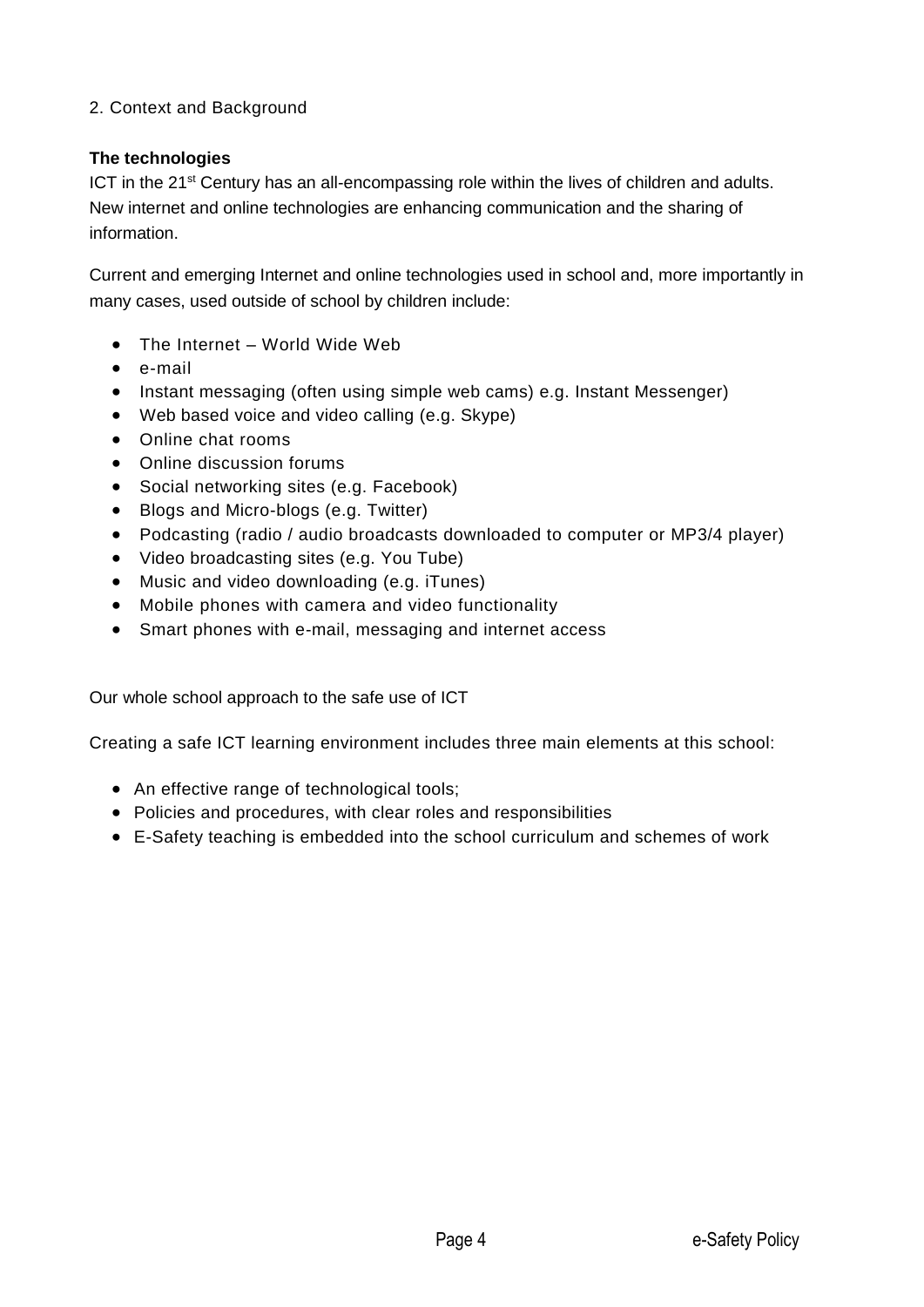# **3. Roles and Responsibilities**

e-Safety is recognised as an essential aspect of strategic leadership in this school and the Head, with the support of Governors, aims to embed safe practices into the culture of the school.

#### **Leadership team**

The SLT ensures that the Policy is implemented across the school via the usual school monitoring procedures

#### **e-Safety Co-ordinator**

Our school e-Safety Co-ordinator is Paul Wilde, Headteacher. He is responsible for keeping up to date on all e-Safety issues and ensuring that staff are updated as necessary.

#### **Governors**

The School Governing body is responsible for overseeing and reviewing all school policies, including the e-Safety Policy.

#### **School Staff**

All teachers are responsible for promoting and supporting safe behaviours in their classrooms and following school e-Safety procedures. Central to this is fostering a 'No Blame' culture so pupils feel able to report any bullying, abuse or inappropriate materials.

Staff should ensure they are familiar with the school e-Safety policy, and ask for clarification where needed.

They should sign the Staff Acceptable Internet Use agreement annually Class teachers should ensure that pupils are aware of the e-Safety rules, introducing them at the beginning of each new school year.

## **Pupils**

Pupils are expected to take an active part in planned lessons and activities to support their understanding and confidence in dealing with e-Safety issues, both at home and school. They are asked to agree to a set of guidelines and rules covering their responsibilities when using ICT at school

## **Parents**

Parents are given information about the school's e-safety policy at the initial information talk, and in an information talk on their child's entry into the Juniors. They are given copies of the pupil guidelines for information, and asked to support these rules with their children.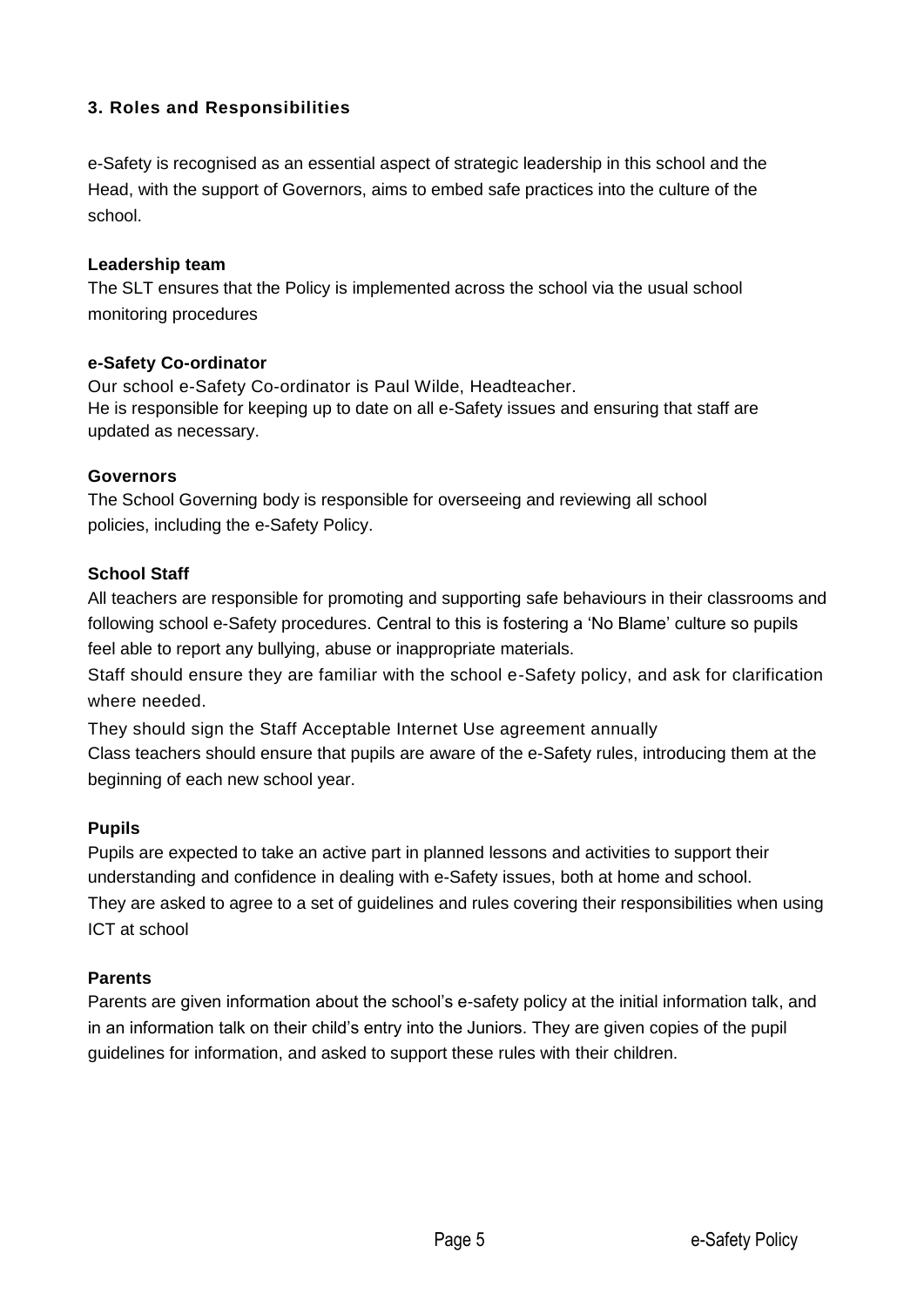# 4. Technical and hardware guidance

#### **School Internet provision**

The school used the standard LA Internet Service Provider, which is KCOM & CAPITA provides an uncontended broadband connection of 10 MB.

#### **Content filter**

Our Internet Provider uses a sophisticated content filter to ensure that as far as possible, only appropriate content from the Internet finds its way into school. Whilst this filtering technology is robust and generally effective at blocking unsuitable material, it is still possible for unsuitable material to occasionally get past the filter.

- **All pupils and staff have been issued with clear guidelines on what to do if this happens, and parent will be informed where necessary.**
- **Pupils or staff who deliberately try and access unsuitable materials will be dealt with according to the rules outlined elsewhere in this document.**

#### **Downloading files and applications**

The Internet is a rich source of free files, applications, software, games and other material that can be downloaded and installed on a computer. Whilst some of this material may be useful, much is inappropriate, and may adversely affect the performance and reliability of school equipment.

• Pupils are not allowed to download any material from the Internet unless directed to do so by an appropriate staff member.

#### **Portable storage media**

• Staff are allowed to use their own portable media storage (USB Keys etc). If use of such a device results in an anti-virus message they should remove the device and immediately report to the ICT Administrator,

#### **Security and virus protection**

The school subscribes to Sophos Antivirus software. The software is monitored and updated regularly by the school technical support staff

• Any software messages or pop-up screens reporting evidence of viral infection should always be reported immediately to the ICT Administrator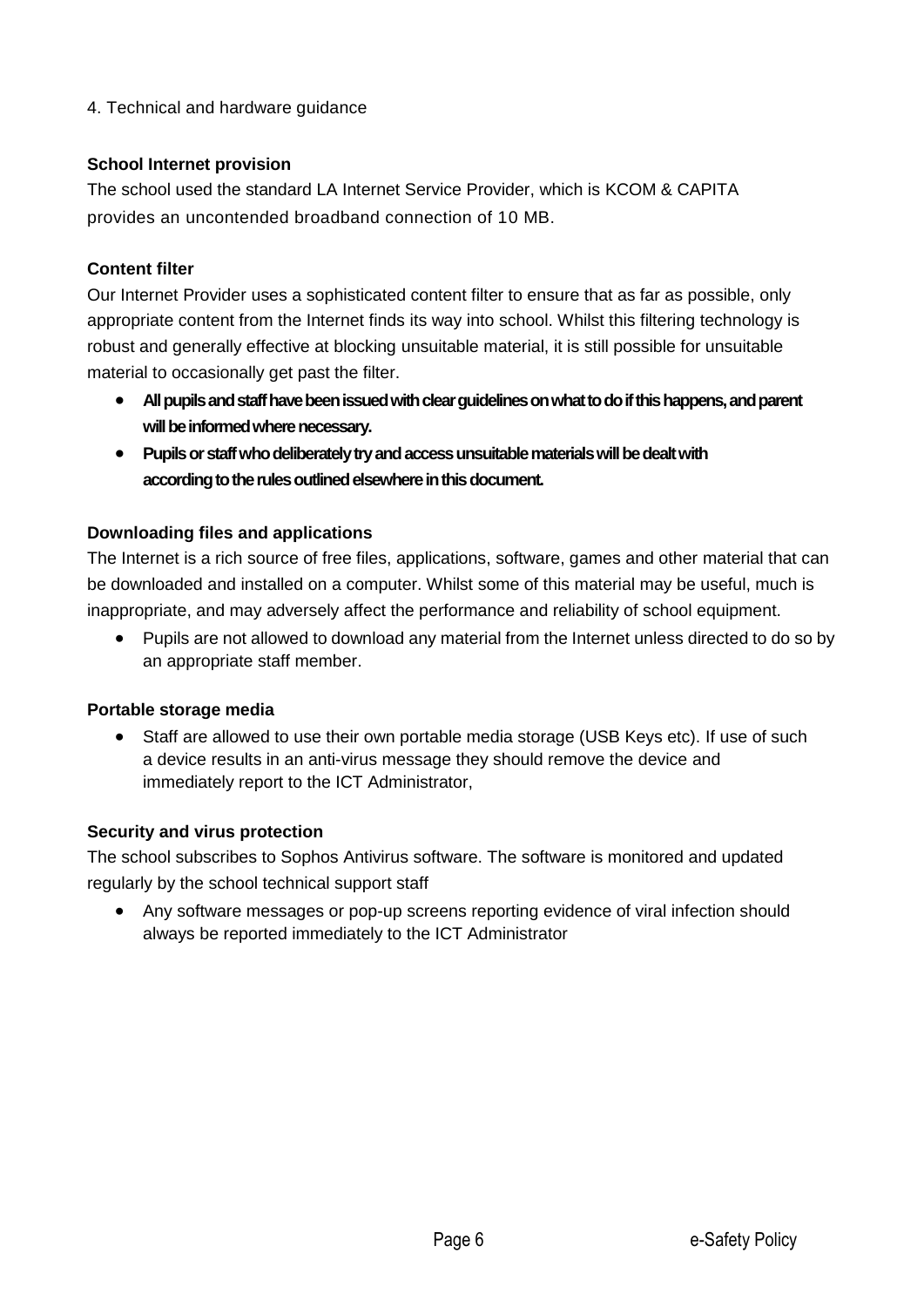#### 5. e-Safety for Pupils

We believe it is our responsibility to prepare pupils for their lives in the modern world, and ICT is an integral part of that world. At our school we are committed to teaching pupils to use the ICT effectively and appropriately in all aspects of their education.

Internet access at school

#### **Use of the Internet by pupils**

Internet access is carefully controlled by teachers according to the age and experience of the pupils, and the learning objectives being addressed. Pupils are always actively supervised by an adult when using the Internet, and computers with Internet access are carefully located so that screens can be seen at all times by all who pass by.

#### **Access for all pupils**

In line with our inclusion policies across the school, we want to ensure that all out pupils have access to the Internet, particularly where this will directly support their learning.

#### **Out of Hours Provision**

There is a computer club that runs on a Monday from 8.00 – 8.45am.

There will be no unsupervised access to the Internet at any time during Out of Hours provision.

Using the Internet for learning

The Internet is now an invaluable resource for learning for all our pupils, and we use it across the curriculum both for researching information and a source of digital learning materials.

Using the Internet for learning is now a part of the Computing Curriculum (Sept 2014) We teach all of our pupils how to find appropriate information on the Internet, and how to ensure as far as possible that they understand who has made this information available, and how accurate and truthful it is.

- Teachers carefully plan all Internet-based teaching to ensure that pupils are focused and using appropriate and relevant materials.
- Children are taught how to use search engines and how to evaluate Internet-based information as part of the ICT curriculum, and in other curriculum areas where necessary.
- They are taught how to recognise the difference between commercial and non-commercial web sites, and how to investigate the possible authors of web-based materials.
- They are taught how to carry out simple checks for bias and misinformation
- They are taught that web-based resources have similar copyright status as printed and recorded materials such as books, films and music, and that this must be taken into consideration when using them.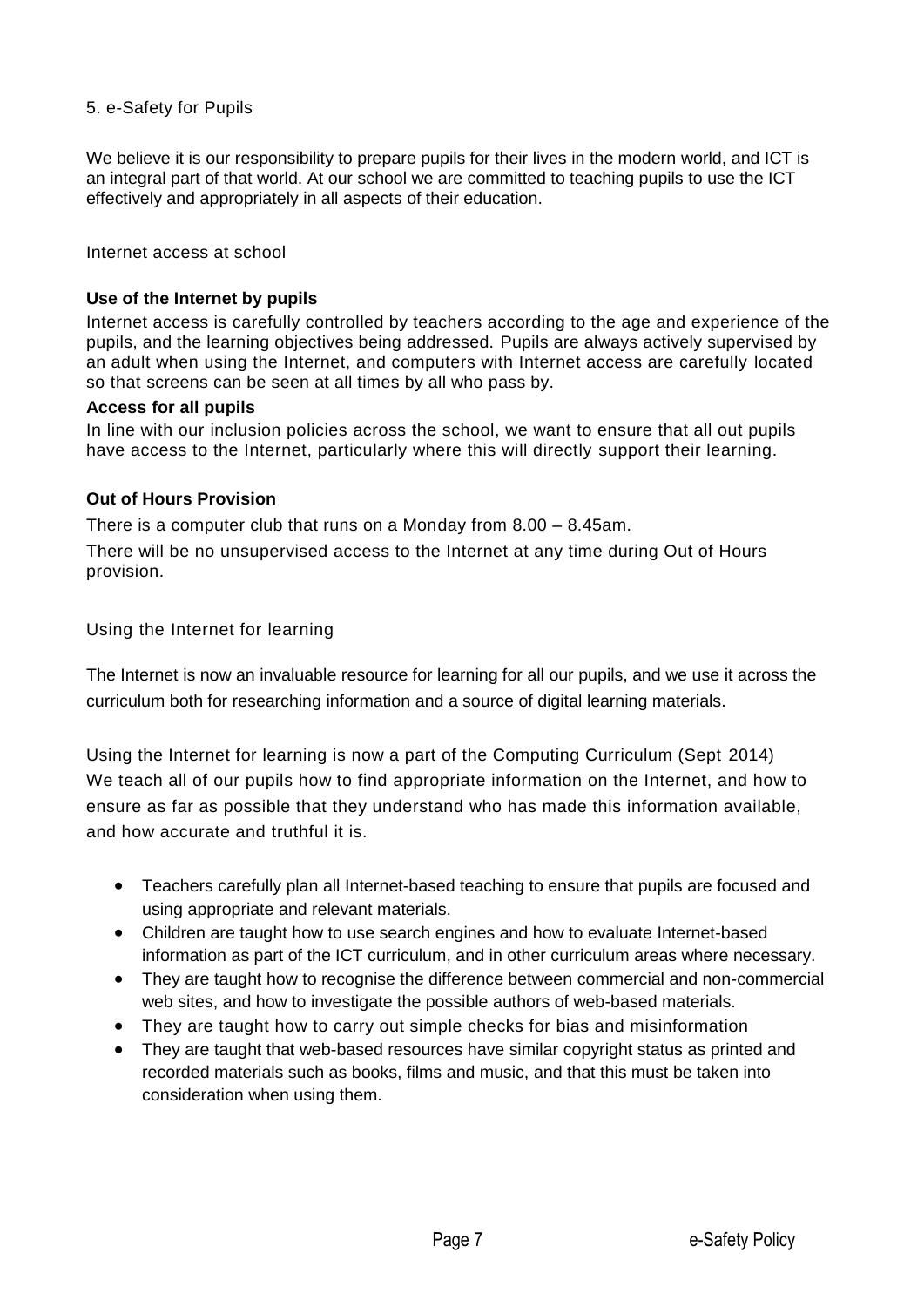Teaching safe use of the Internet and ICT

We think it is crucial to teach pupils how to use the Internet safely, both at school and at home, and we use the Kidsmart safety code to support our teaching in this area: Kidsmart has been developed by the Childnet charity, and is endorsed by the DfES [http://www.kidsmart.org.uk](http://www.kidsmart.org.uk/)

The main aspects of this approach include the following five SMART tips:

- Safe Staying safe involves being careful and not giving out your name, address, mobile phone no., school name or password to people online...
- Meeting someone you meet in cyberspace can be dangerous. Only do so with your parents'/carers' permission and then when they are present...
- Accepting e-mails or opening files from people you don't really know or trust can get you into trouble - they may contain viruses or nasty messages... Remember someone online may be lying and not be who they say they are. If you feel uncomfortable when chatting or messaging end the conversation...
- Tell your parent or carer if someone or something makes you feel uncomfortable or worried...

# **Suitable material**

We encourage pupils to see the Internet as a rich and challenging resource, but we also recognise that it can be difficult to navigate and find useful and appropriate material. Were possible, and particularly with younger children, we provide pupils with suggestions for suitable sites across the curriculum, and staff always check the suitability of websites before suggesting them to children, or using them in teaching.

## **Non-Education materials**

We believe it is better to support children in finding their way around the Internet with guidance and positive role modeling rather than restrict Internet use to strict curriculum based research. As well as Internet material directly related to the curriculum, we encourage children to visit appropriate entertainment and child-oriented activity sites that have interesting and relevant activities, games and information, in free time at out-ofschool-hours provision, and at home. There is a selection of links to such resources available from on the school website, and in the shared pupil folders on the school network.

## **Unsuitable material**

Despite the best efforts of the LA and school staff, occasionally pupils may come across something on the Internet that they find offensive, unpleasant or distressing. Pupils are taught to always report such experiences directly to an adult at the time they occur, so that action can be taken. The action will include:

- 1. Making a note of the website and any other websites linked to it.
- 2. Informing the ICT Administrator
- 3. Logging the incident ICT Incident Log Book in the school office
- 4. Discussion with the pupil about the incident, and how to avoid similar experiences in future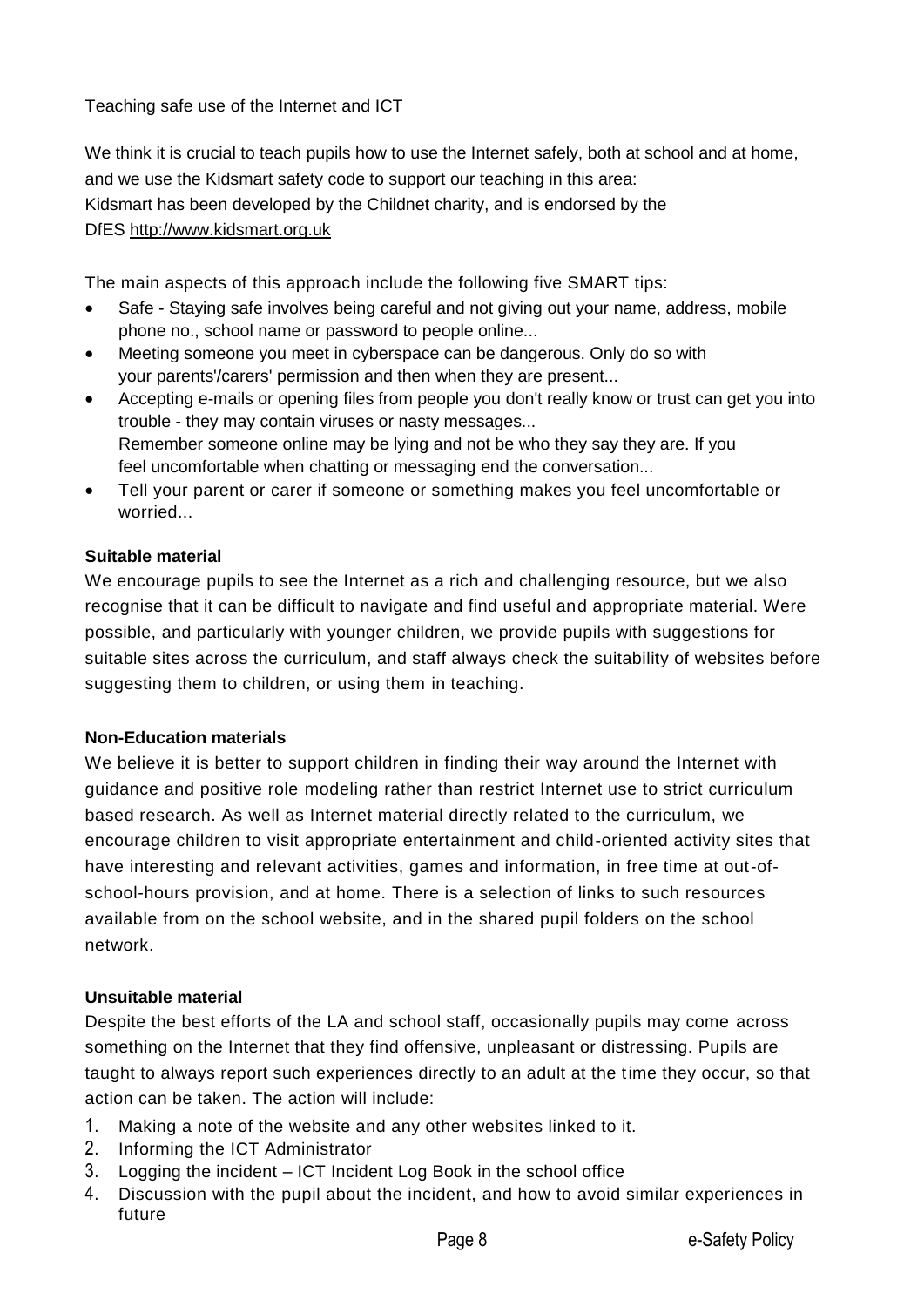# Using E-Mail at school

E-Mail is a valuable and stimulating method of communication that plays an important role in many aspects of our lives today. We believe it is important that our pupils understand the role of e-mail, and how to use it appropriately and effectively.

- We teach the use of e-mail as part of our ICT curriculum, and use appropriate pupil email accounts where necessary
- Pupils are not allowed to access personal e-mail using school Internet facilities

Chat, discussion and social networking sites

These forms of electronic communication are used more and more by pupils out of school, and can also contribute to learning across a range of curriculum areas.

Online chat rooms, discussion forums and social networking sites present a range of personal safety and privacy issues for young people, and there have been some serious cases highlighted in the media.

We use the resources, guidelines and materials offered by Kidsmart, as outlined above in the Safe use of the Internet section to teach children how to use chat rooms safely.

All commercial Instant Messaging and Social Networking sites are filtered as part of the LA Internet policy

Pupils may take part in discussion forums or post messages on bulletin boards that teachers have evaluated as part of specific lesson activities. Individual pupil names or identifying information will never be used.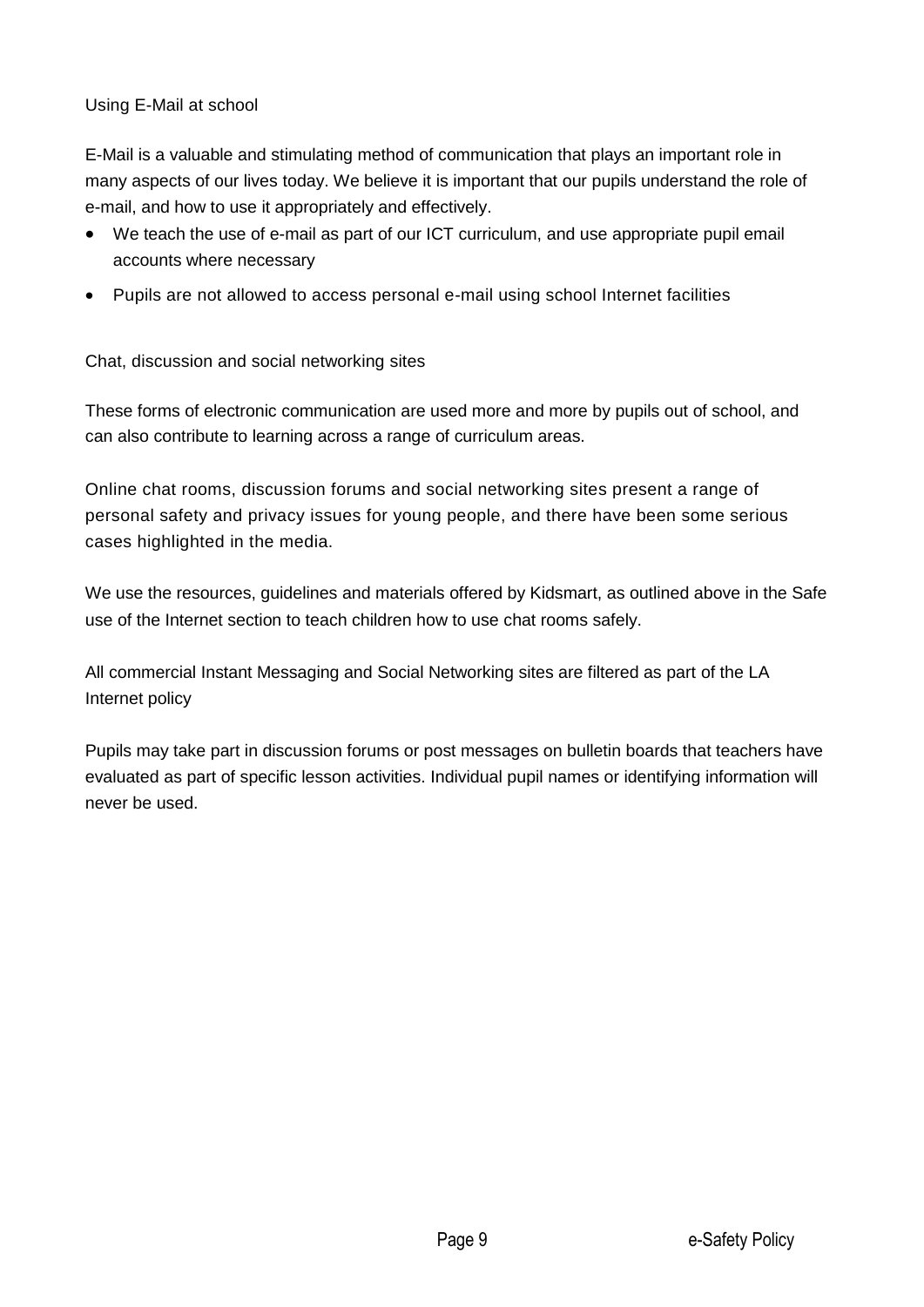Internet-enabled mobile phones and handheld devices

More and more young people have access to sophisticated new internet-enabled devices such as SMART mobile phones, tablets and music players.

It is important that whilst the school recognises the potential advantages these devices can offer, there are clear and enforceable rules for their use in school, particularly when they give access to the Internet, and allow pictures and information to be remotely posted to a website or weblog.

Pupils will be taught the legal and moral implications of posting photos and personal information from mobile phones to public websites etc and how the data protection and privacy laws apply.

• Pupils are not allowed to have personal mobile phones or other similar devices in school. Parents may request that such devices are kept at the School Office for pupils who may need them on their journey to and from school.

Cyberbullying - Online bullying and harassment

Online bullying and harassment via Instant messaging, mobile phone texting, e-mail and chat rooms are potential problems that can have a serious effect on pupils. Our school has a range of strategies and policies to prevent online bullying, outlined in various sections of this policy. These include:

- No access to public chat-rooms, Instant Messaging services and bulletin boards.
- Pupils are taught how to use the Internet safely and responsibly, and are given access to guidance and support resources from a variety of sources.

We encourage pupils to discuss any concerns or worries they have about online bullying and harassment with staff, and have a range of materials available to support pupils and their families.

- Complaints of cyber-bullying are dealt with in accordance with our Anti-Bullying Policy.
- Complaints related to safeguarding are dealt with in accordance with school safeguarding procedures.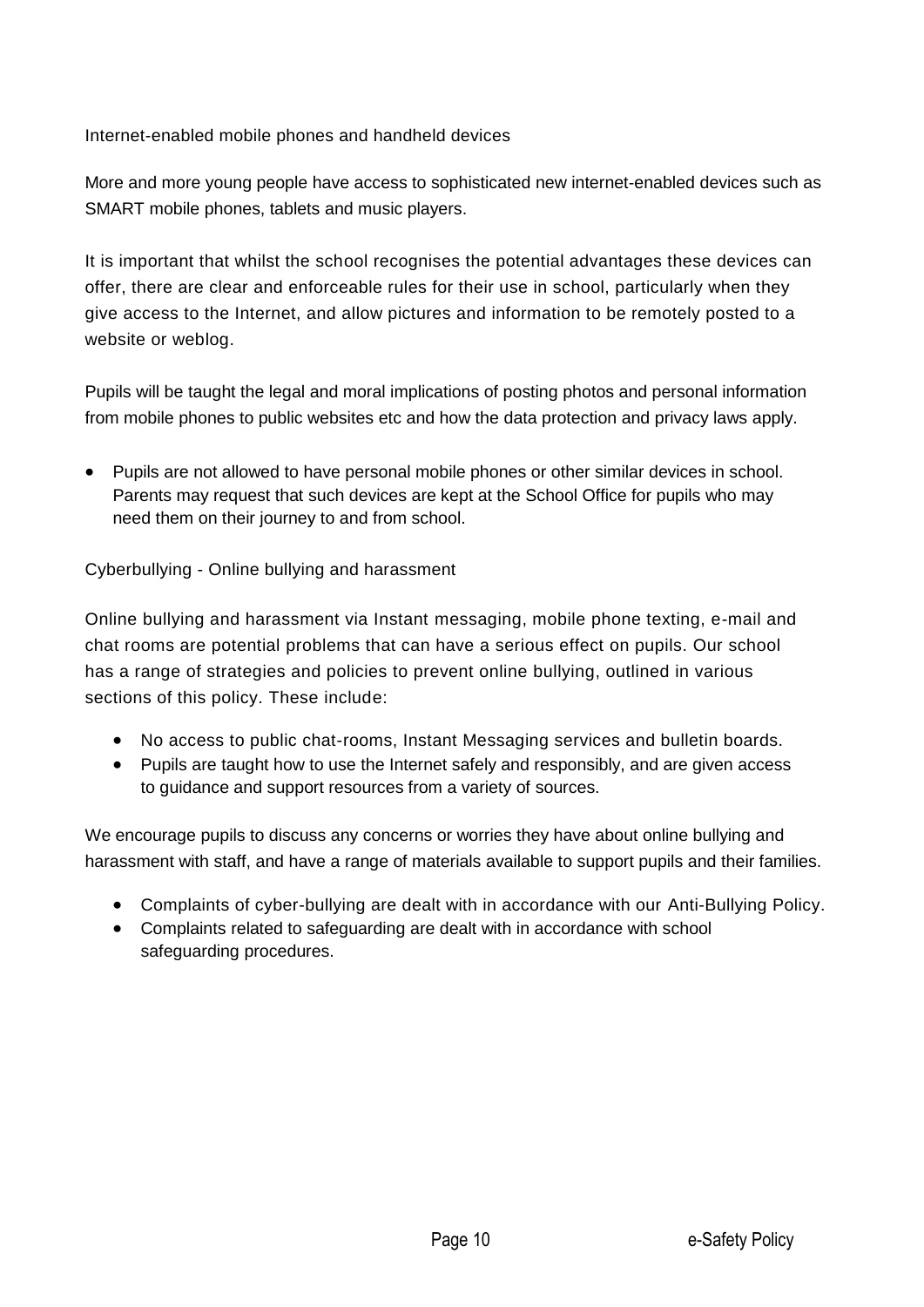# Contact details and privacy

As specified elsewhere in this policy, pupil's personal details, identifying information, images or other sensitive details will never be used for any public Internet-based activity unless written permission has been obtained from a parent or legal guardian.

Pupils are taught that sharing this information with others can be dangerous – see Teaching the Safe Use of the Internet.

School and pupil websites – pictures and pupil input

As part of the ICT and wider curriculum, pupils may be involved in evaluating and designing web pages and web-based resources.

Any work that is published on a public website and attributed to members of our school community will reflect our school, and will therefore be carefully checked for mistakes, inaccuracies and inappropriate content.

Pupils may design and create personal web pages. These pages will generally only be made available to other school users, or as part of a password protected network or learning platform.

Where pupil websites are published on the wider Internet, perhaps as part of a project with another school, organisation etc, then identifying information will be removed, and images restricted.

Deliberate misuse of the Internet facilities

All pupils have discussed the rules for using the Internet safely and appropriately. These rules should displayed in each classroom near the static computers.

Where a pupil is found to be using the Internet inappropriately, for example to download games, or search for unsuitable images, then sanctions will be applied according to the nature of the misuse, and any previous misuse.

Sanctions will include:

**Unsuitable material (e.g. online games, celebrity pictures, music downloads, sport websites etc)**

- Initial warning from class teacher
- Banning from out of school hours Internet facilities
- Report to Headteacher
- Letter to parent/carer

## **Offensive material**

- Meeting with Parent/Carer to re-sign Internet use agreement
- Removal of Out of School Hours access to Internet
- Subsequent incidents will be treated very seriously by the Headteacher, and may result in exclusion and/or police involvement.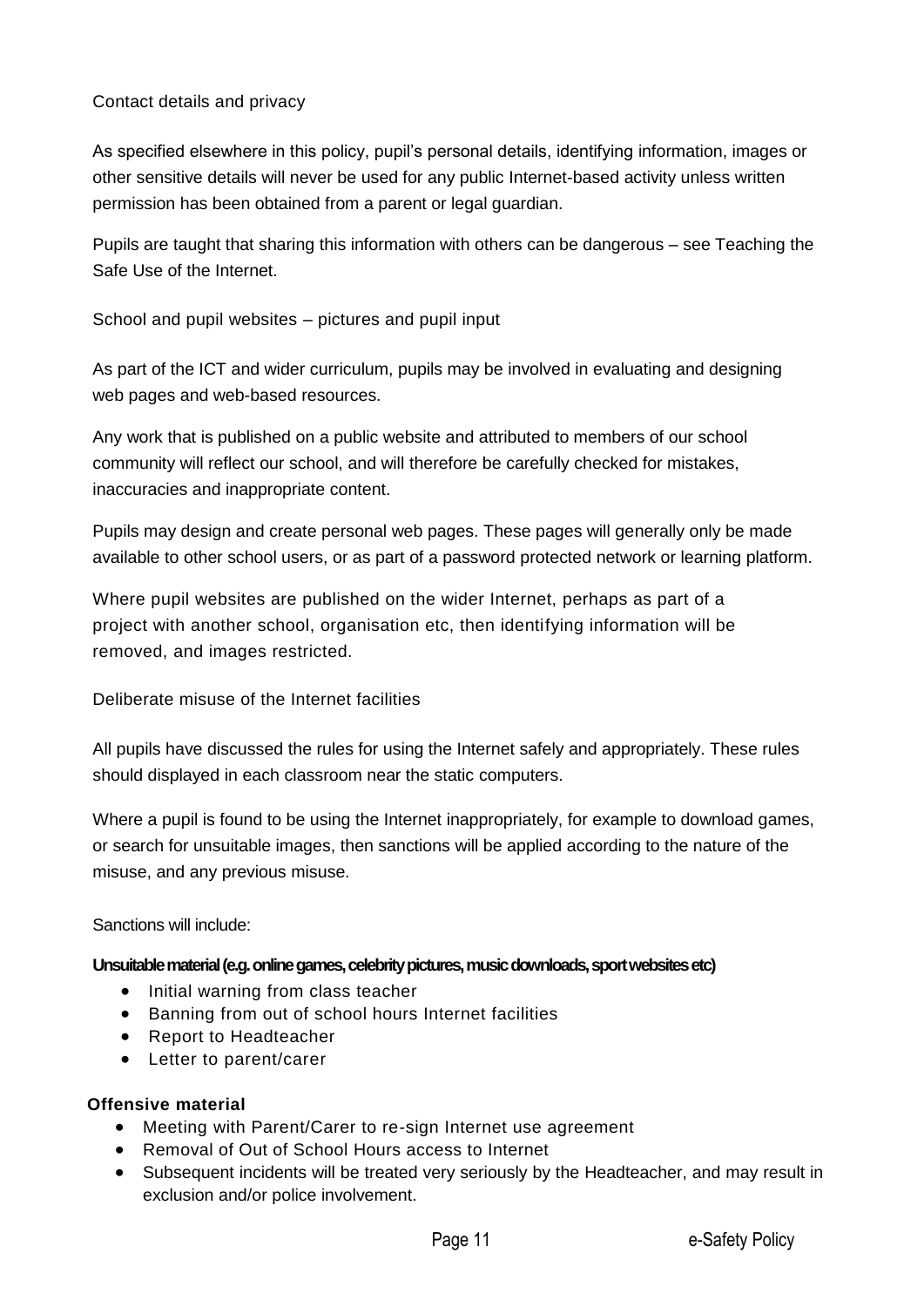How will complaints regarding e-Safety be handled?

It is the duty of the school to ensure that every child in our care is safe, and the same principles should apply to the 'virtual' or 'digital' world as would be applied to the school's physical buildings.

Due to the international scale and linked nature of Internet content, the availability of mobile technologies and speed of change, it is not possible to guarantee that unsuitable material will never appear on a school computer or mobile device. Neither the school nor the Local Authority can accept liability for material accessed, or any consequences of Internet access.

Staff and pupils are given information about infringements in use and possible sanctions. Sanctions available include:

- All incidents will be recorded
- Interview/counselling by class teacher, Senior Management Team, e-Safety Coordinator and Headteacher;
- informing parents or carers;
- removal of Internet or computer access for a period,
- referral to LA / Police.

Our e-Safety Coordinator acts as first point of contact for any complaint. Any complaint about staff misuse is referred to the Head teacher.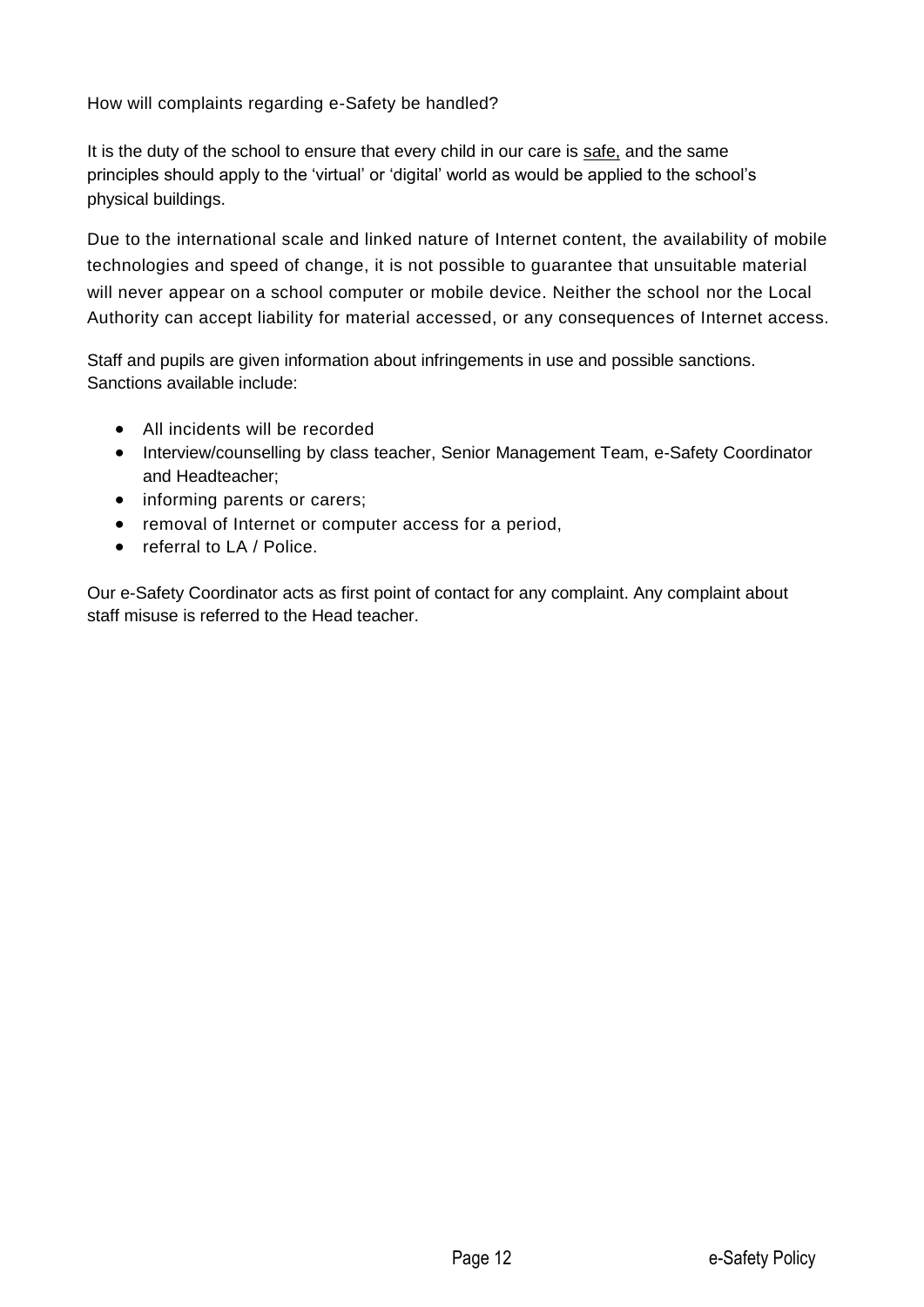#### 9. Use of the Internet and ICT resources by school staff The Internet

Our school understands that the Internet is a valuable resource for school staff. It provides a wealth of resources, teaching materials and information that teachers can use across the curriculum. It allows staff to share resources with other schools, and to engage in debate and discussion.

We are committed to encouraging and supporting our school staff to make the best use of the Internet and all the opportunities it offers to enhance our teaching and support learning.

#### Internet Availability

To enable staff to make full use of these important resources, the Internet is available in school to all staff for professional use. The school also provides an OPENHIVE user account that gives further access to specific resources, online tools and email, Including <https://derbyshire.inthehive.net/learning/sitePages/home.aspx>

#### ICT Equipment and Resources

The school also offers staff access to appropriate ICT equipment and resources, including computers, laptops, tablets, interactive whiteboards, data projectors, digital cameras, video camcorders, sound recorders, control and data logging equipment and a range of professional and curriculum software

#### Professional use

Staff are expected to model appropriate ICT and Internet use at all times. This supports our commitment to encouraging safe and appropriate ICT and Internet use by our pupils both in school and at home.

Staff are also careful to consider inclusion and equalities issues when using ICT and the Internet, and to provide pupils with appropriate models to support the school Inclusion and Equal Opportunities policies.

Staff who need support or INSET in using ICT as part of their professional practice can ask for support from the ICT Co-ordinator.

#### Personal use of the Internet and ICT resources

Some equipment (including laptops) is available for loan to staff, with permission from the ICTCO and Headteacher. The appropriate forms and agreements must be signed.

However, all staff must be aware of the school policy on using school Internet and ICT resources for personal use. These are outlined in the staff agreement form below.

#### E-mail

We recognise that e-mail is a useful and efficient professional communication tool. To facilitate this, staff members will be given a school e-mail address and we ask staff to use it for all professional communication with colleagues, organisations, companies and other groups.

Staff are reminded that using this e-mail address means that they are representing the school, and all communications must reflect this.

E-mail accounts provided by the school may sometimes need to be accessed, although personal privacy will be respected.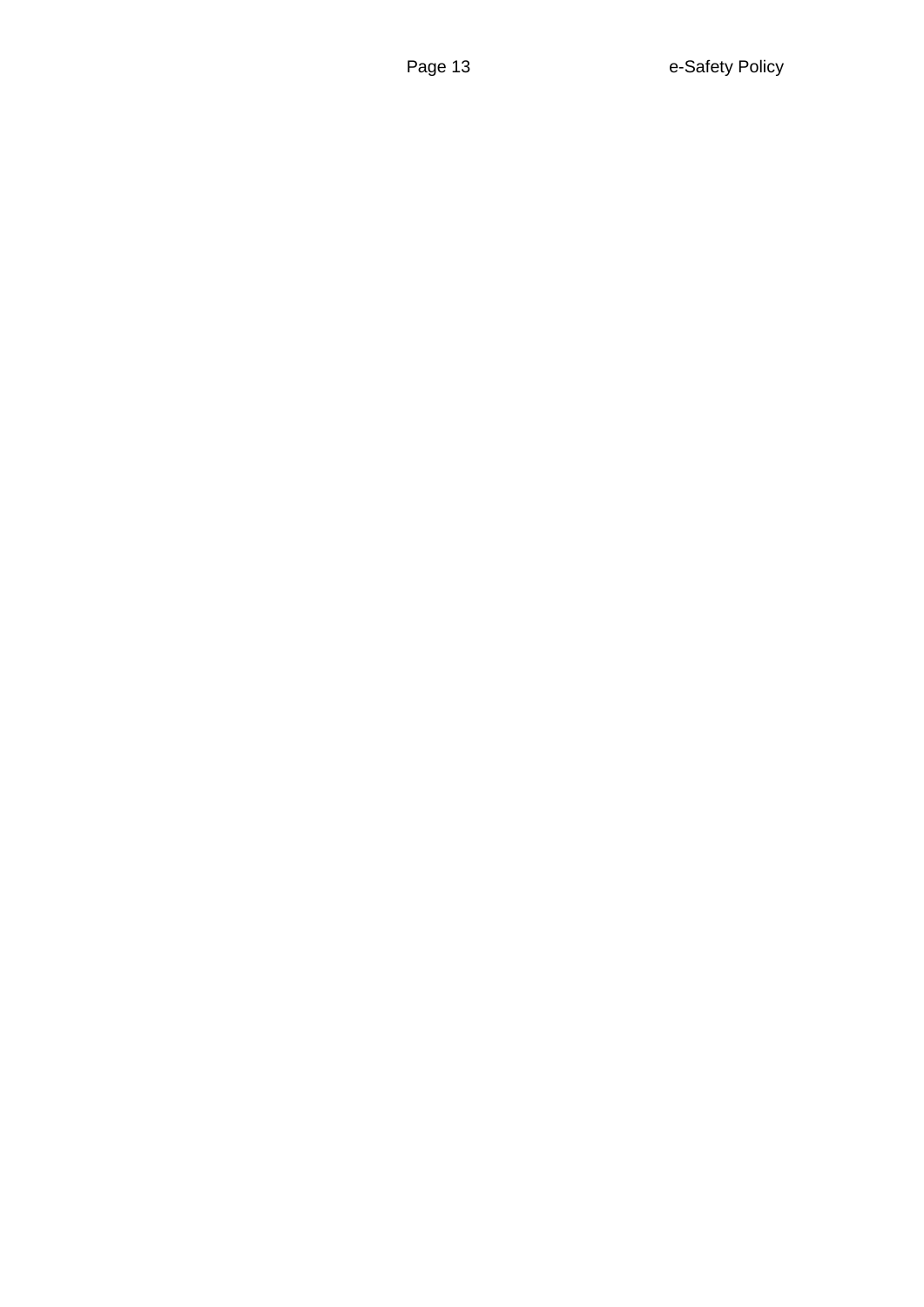# Online discussion groups, bulletin boards and forums, online chat and messaging

We realise that a growing number of educationalists and education groups use discussion groups, online chat forums and bulletin board to share good practice and disseminate information and resources.

The use of online discussion groups and bulletin boards relating to professional practice and continuing professional development is encouraged, although staff are reminded that they are representing the school, and appropriate professional standards should apply to all postings and messages.

# Social Networking

The school appreciates that many staff will use social networking sites and tools. All staff should act professionally when using social networking tools and not engage in any comment or actions that would bring themselves or the school into disrepute.

## Data Protection and Copyright

The school has data protection policy in place – please see separate documentation for more details.

Staff are aware of this policy, and how it relates to Internet and ICT use, in particular with regard to pupil data and photographs, and follow the guidelines as necessary.

Staff understand that there are complex copyright issues around many online resources and materials, and always give appropriate credit when using online materials or resources in teaching and learning materials. They also support pupils to do the same.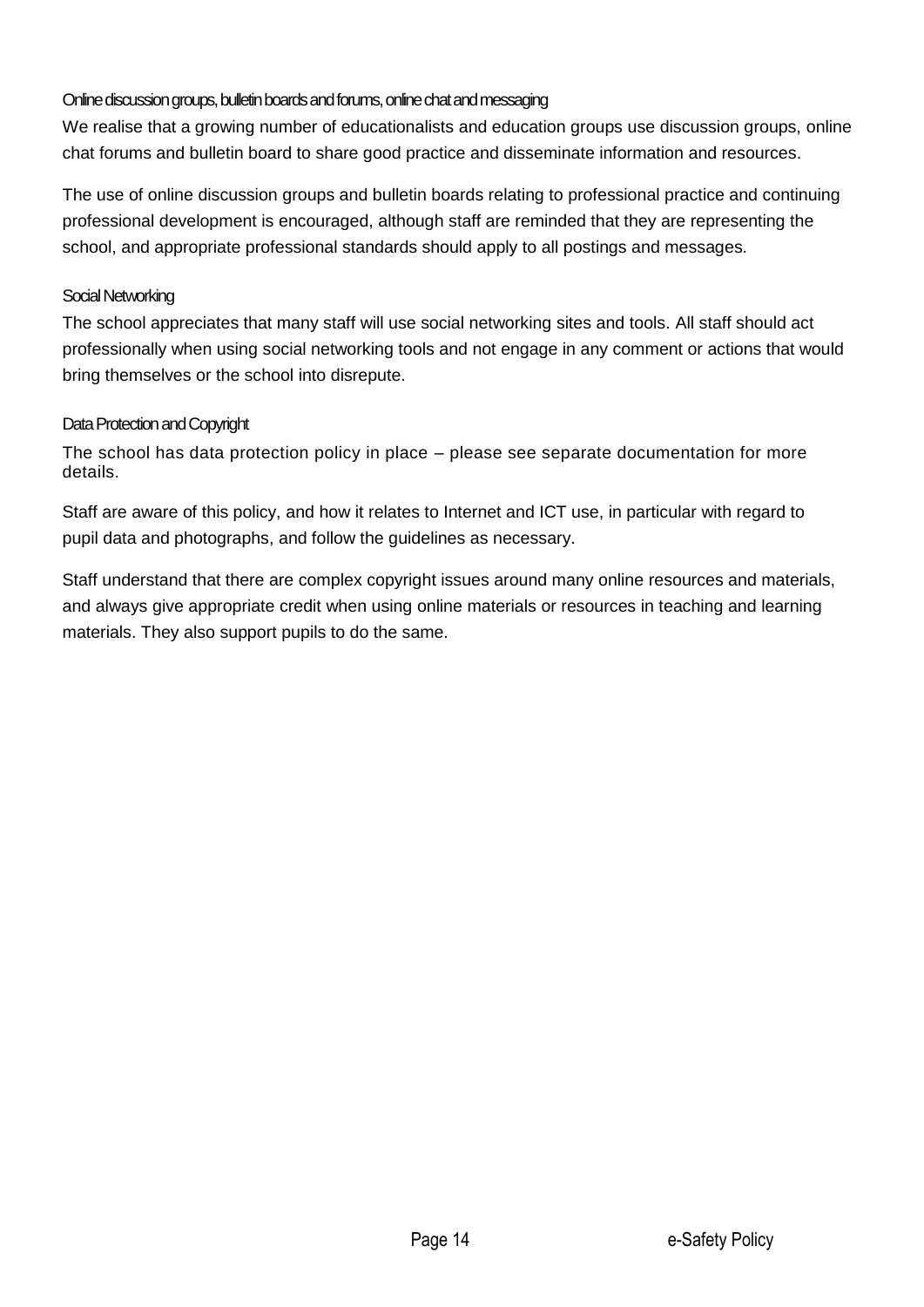# SOUTH DARLEY C.E. PRIMARY SCHOOL

# e-Safety Policy Staff Agreement Form

This document covers use of school digital technologies, networks etc both in school and out of school. Access

- I will obtain the appropriate log on details and passwords from the ICT Co-ordinator.
- I will not reveal my password(s) to anyone other than the persons responsible for running and maintaining the system.
- If my password is compromised, I will ensure I change it. I will not use anyone else's password if they reveal it to me and will advise them to change it.
- I will not allow unauthorised individuals to access school ICT systems or

## resources Appropriate Use

- I will only use the school's digital technology resources and systems for professional purposes or for uses deemed 'reasonable' by the Head and Governing Body.
- I will never view, upload, download or send any material which is likely to be unsuitable for children or material that could be considered offensive to colleagues. This applies to any material of a violent, dangerous or inappropriate sexual content.
- I will not download, use or upload any material which is copyright, does not have the appropriate licensing or that might compromise the network
- I will report any accidental access to, or receipt of inappropriate materials, or filtering breach to the e-Safety coordinator or member of the SMT.

## Professional Conduct

- I will not engage in any online activity that may compromise my professional responsibilities
- I will ensure that any private social networking sites / blogs etc that I create or actively contribute to are not confused with my professional role
- I will never include pupils or former pupils as part of a non-professional social network or group
- I will ensure that I represent the school in a professional and appropriate way when sending e-mail, contributing to online discussion or posting to public websites using school facilities
- I will not browse, download or send material that could be considered offensive to colleagues
- I will report any accidental access to, or receipt of inappropriate materials, or filtering breach to the appropriate line manager / school named contact

## Personal Use

- I understand that I may use Internet facilities for personal use at lunchtimes and break time, where computers are available and not being used for professional or educational purposes.
- I understand that I may access private e-mail accounts during the availability periods outlined above for personal use, but will not download any attachments, pictures or other material onto school computers, or onto the school network area.
- I understand that the forwarding of e-mail chain letters, inappropriate 'jokes' and similar material is forbidden.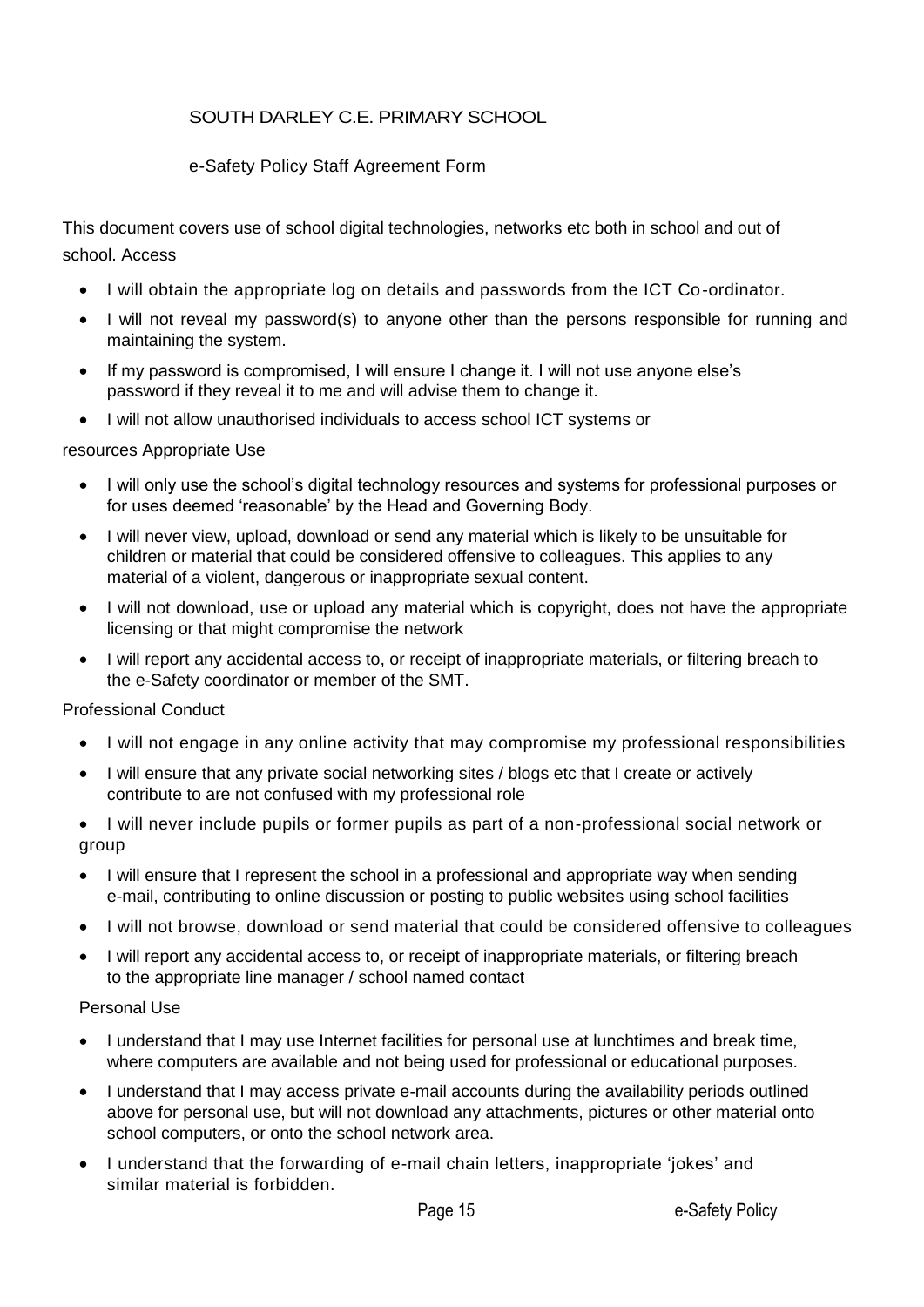• I will not use the school Internet facilities for personal access to public discussion groups or social networking sites

Email

- I will only use the approved, secure email system for any school business:
- I will only use the approved school email, or other school approved communication systems with pupils or parents/carers, and only communicate with them on appropriate school business.

Use of School equipment out of school

- I agree and accept that any computer or laptop loaned to me by the school, is provided mainly to support my professional responsibilities and that I will notify the school of any "significant personal use" as defined by HM Revenue and Customs.
- I will return school equipment regularly (to be agreed with ICT Administrator) to be checked and updated
- I will not connect a computer, laptop or other device (including USB flash drive), to the network / Internet that does not have up-to-date anti-virus software

Teaching and Learning

- I will always actively supervise, or arrange for suitable supervision of pupils that I have directed or allowed to use the Internet
- I will embed the school's e-safety curriculum into my teaching, using agreed resources and materials
- I will ensure I am aware of digital safety-guarding issues so they are appropriately embedded in my classroom practice
- I will only use the Internet for professional purposes when pupils are present.

Photographs and Video

- I will not use personal digital cameras or camera phones for taking and transferring images of pupils or staff without permission and will not store images at home without permission
- I will never associate pupil names or personal information with images or videos published in school publications or on the Internet.

Data protection

- I will not give out or share personal addresses (including email), telephone / fax numbers of any adult or students working at the school.
- I will not take pupil data, photographs or video from the school premises without the full permission of the head teacher e.g. on a laptop, memory stick or any other removable media
- I will ensure that I follow school data security protocols when using any confidential data at any location other than school premises
- I will respect the privacy of other users' data, and will never enter the file areas of other staff without their express permission
- I understand that data protection policy requires that any information seen by me with regard to staff or pupil information, held within the school's information management system, will be kept private and confidential, EXCEPT when it is deemed necessary that I am required by law to disclose such information to an appropriate authority.

Copyright

- I will not publish or distribute work that is protected by copyright
- I will encourage pupils to reference online resources and websites when they use them in a report or publication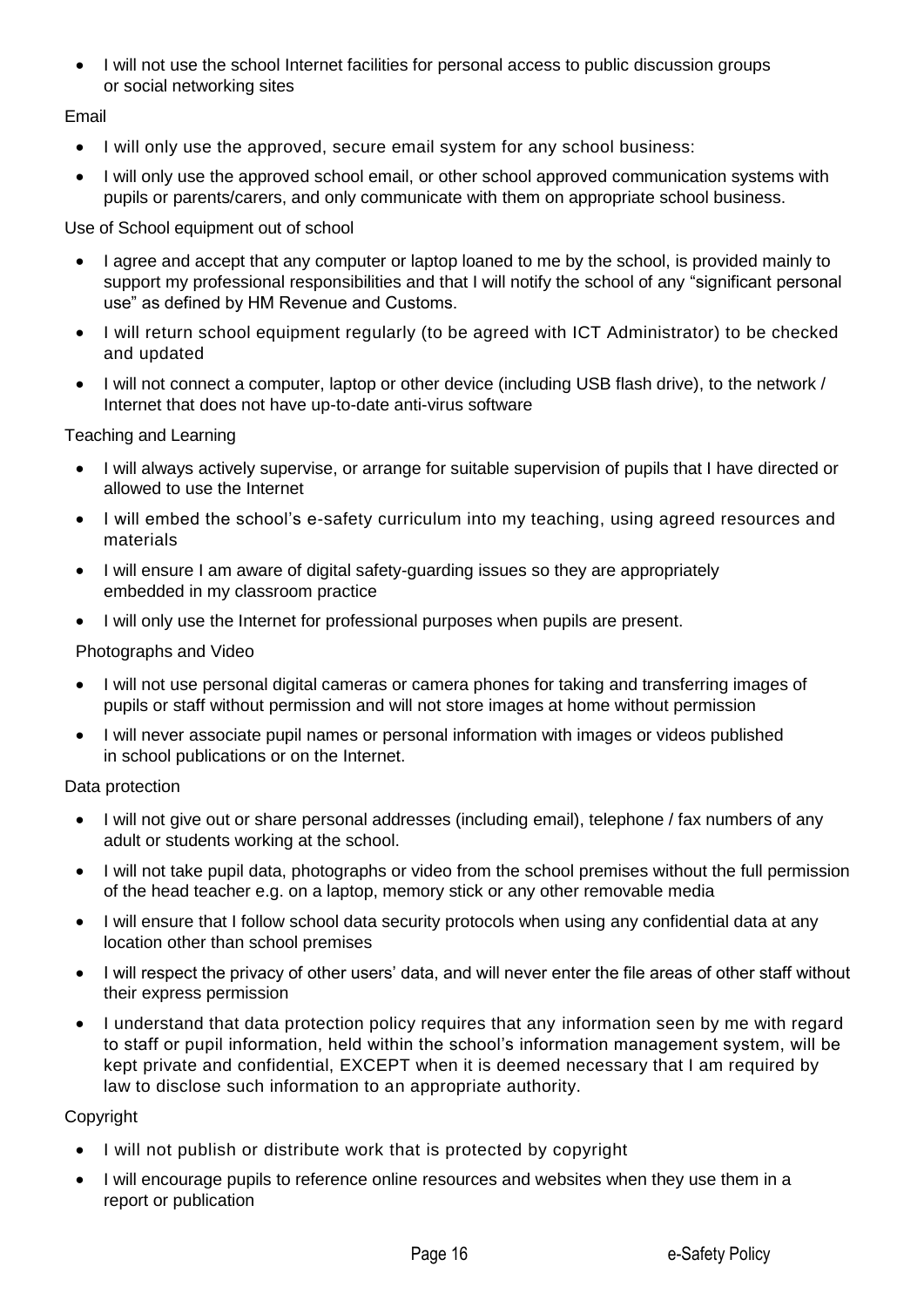# User Signature

I agree to abide by all the points above.

I understand that it is my responsibility to ensure that I remain up-to-date and read and understand the

school's most recent e-safety policies.

I agree to have a school user account, be connected to the Internet via the school network and be able

to use the school's ICT resources and systems.

Authorised Signature (Head Teacher (primary) / Head/Deputy/ senior teacher (secondary) I approve this user to be set-up.

Signature ................................................ Date............................................

Full Name ................................................................. (printed)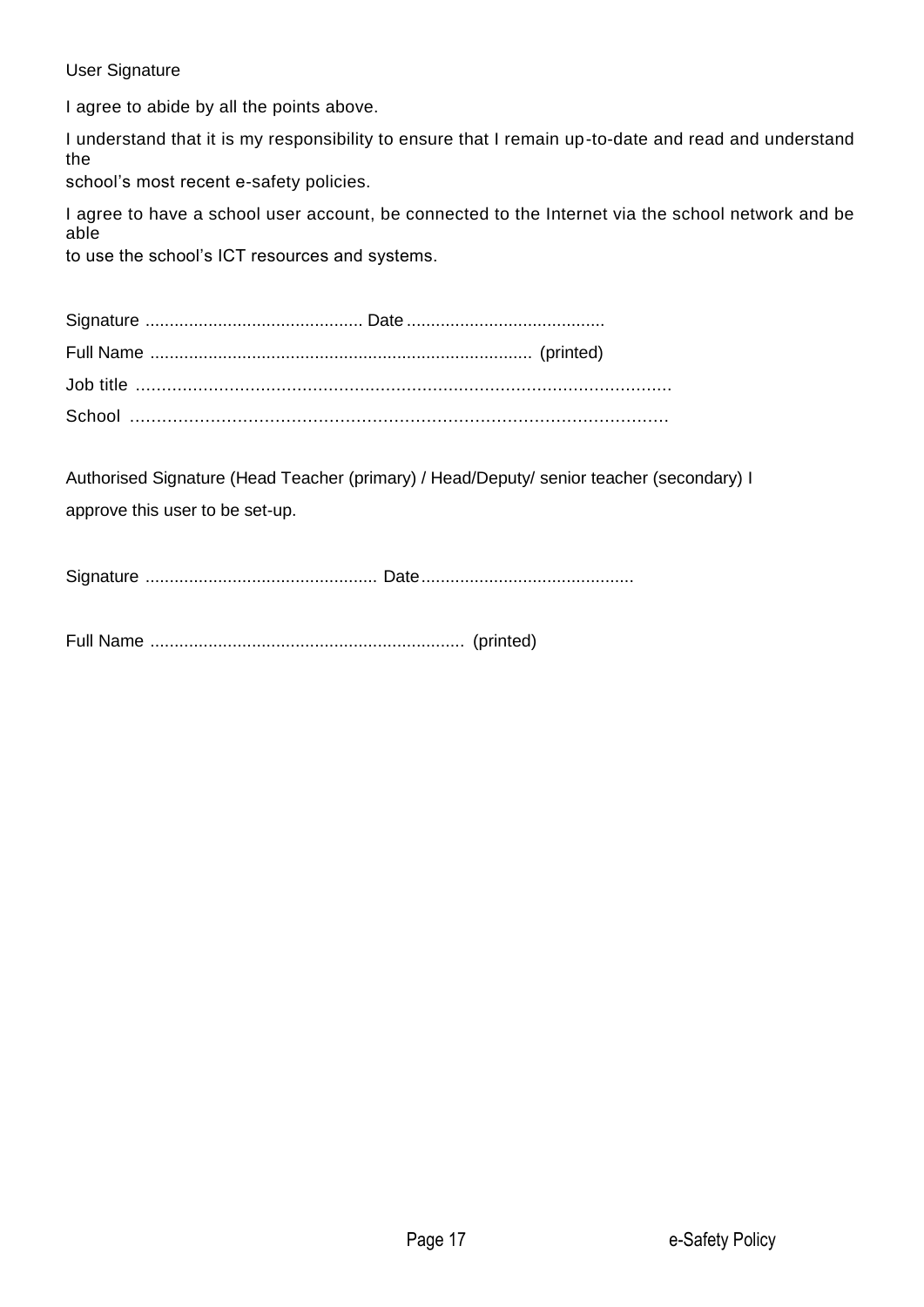# 11. Data Protection Policy

Our school is aware of the data protection law as it affects our use of the Internet, both in administration and teaching and learning.

We adhere to the LA Guidelines on Data protection.

Staff and pupils understand the legal and disciplinary implications of using the Internet at school for illegal purposes.

Where appropriate, the police and other relevant authorities will be involved in cases of deliberate misuse or abuse of the Internet by members of the school community using the connection provided by the school.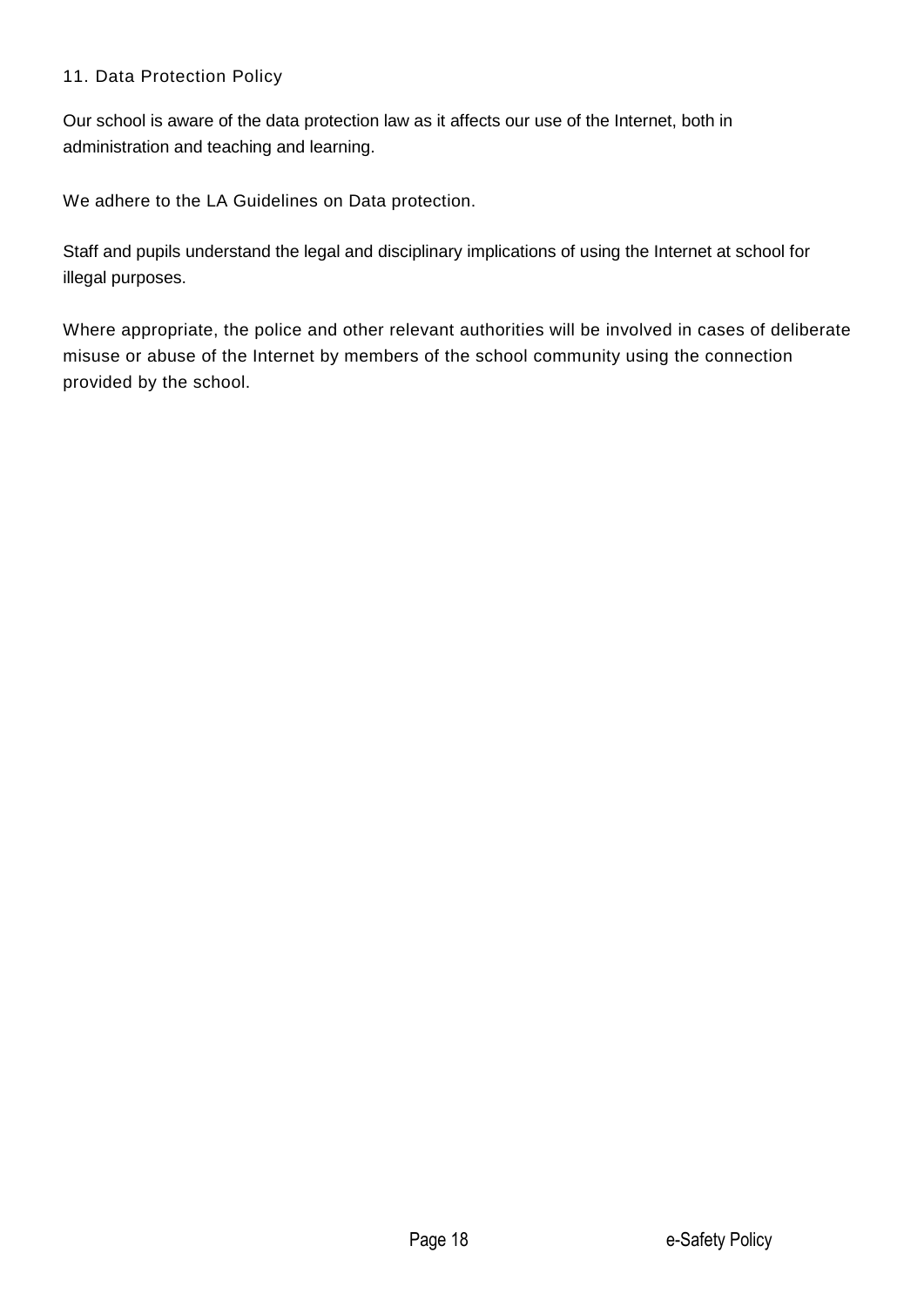## 12. Staff Laptop and ICT Equipment Loans

Any member of staff who borrows or uses a school laptop, computer or any other ICT equipment must adhere to all aspects of this e-Safety Policy.

This must be the case wherever the laptop, computer or other such device is being used as it remains the property of South Darley C.E. Primary School at all times.

Staff must undertake to take proper care of the equipment whilst in their possession and will abide by the requirements of the school's insurance policy with regard to protecting the equipment from loss or damage. They must also agree that, should the equipment be lost or damaged due to exposure to a non-insured risk, they will replace or arrange for the repair of the equipment at their own expense.

Staff must sign the 'Staff Laptop and Computer Loans Agreement before taking the equipment away from the school premises.